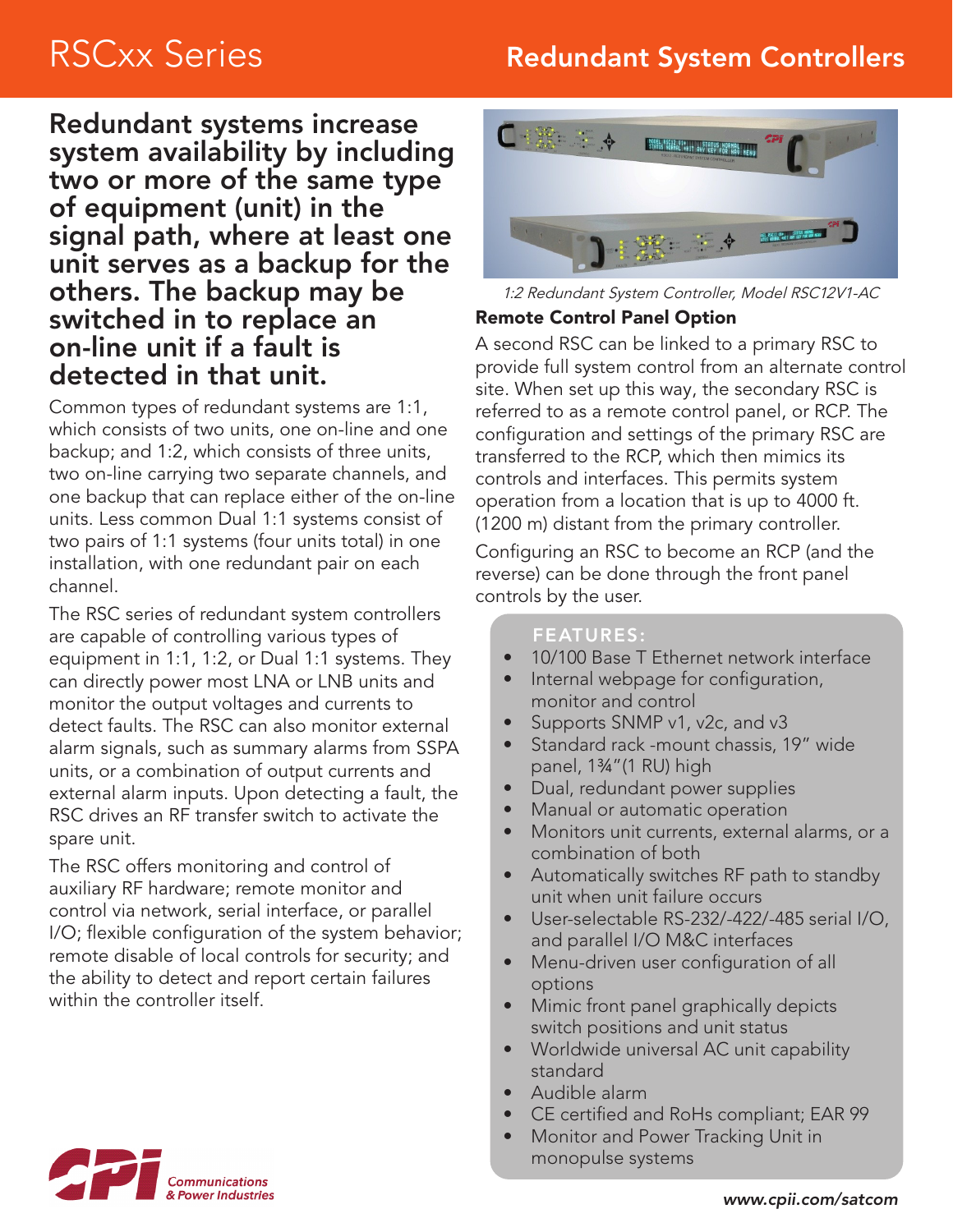## Front Panel Controls and Indicators

| LED Indicators glow green when OK, red when a fault is detected.<br>Unit Status Alarms |                                                                                                                                                                                                                                                                                                                                                                                                |
|----------------------------------------------------------------------------------------|------------------------------------------------------------------------------------------------------------------------------------------------------------------------------------------------------------------------------------------------------------------------------------------------------------------------------------------------------------------------------------------------|
| <b>PS</b> Indicator                                                                    | Glows red to show fault with either dual redundant power supply.                                                                                                                                                                                                                                                                                                                               |
| Panel Test                                                                             | Pushbutton lights all indicators & tests audible alarm.                                                                                                                                                                                                                                                                                                                                        |
| <b>RF Switch Pushbuttons</b><br>and Indicators                                         | Pushbuttons are used to manually switch units. Front panel indicators show which units are on-line.<br>Unit indicators light red to show faulted units.                                                                                                                                                                                                                                        |
|                                                                                        | In a typical 1:1 system, Unit 1 is the primary unit and Unit 2 is on standby. In a 1:2 system, Unit 1 is<br>the primary unit for Pol 1 and Unit 2 is the primary unit for Pol 2. Unit 3 is on standby and can be<br>selected for either Pol. In a dual 1:1 system, Unit 1 is the primary unit and Unit 2 is on standby for<br>Pol 1; Unit 3 is the primary and Unit 4 is on standby for Pol 2. |
| Auto/Manual Switch<br>and Indicators                                                   | In Auto mode, a unit failure initiates automatic switchover to the standby unit. In manual mode, the<br>on-line unit can be selected from the front panel or by serial I/O, parallel I/O or network command.                                                                                                                                                                                   |
| Remote/Local Switch<br>and Indicators                                                  | Selects local (front panel) control, or remote control from serial I/O, parallel I/O, or network.<br>An optional second RSC, configured as a Remote Control Panel, provides the means to operate the<br>system from a physically distant, alternate location.                                                                                                                                  |

#### Rear Panel Interfaces

| $ \mathbf{O} $<br>$\mathbb{A}$<br>O3)<br>Ø | ◎<br>100-135/180-240 V: 47-83 Hz: 1.5<br>- Fusing - 100-135V: 250V 2A SLO-BLC<br>$C \in \mathbb{O}$<br>$\circ$ ( $\circ$ $\circ$ $\circ$ )) $\circ$<br>180-248V: 250V 1A SLO-BLO<br>- Consult OAM manual for installation instructions<br>J9 - NETWORK<br><b>I6 - SERIAL LOOP</b><br>$\mathbb{Q}$<br>(3)<br>o( <b>::::</b> )]o<br><br>⊚<br>◎<br>.<br>0<br>$17 - SFRIAI$ $170$<br>- FXT ALARM<br><b>6-REMOTE LINK</b>                                                                                                                                                                                      |
|--------------------------------------------|-----------------------------------------------------------------------------------------------------------------------------------------------------------------------------------------------------------------------------------------------------------------------------------------------------------------------------------------------------------------------------------------------------------------------------------------------------------------------------------------------------------------------------------------------------------------------------------------------------------|
| J1, J2 - LINE 1, LINE 2                    | Dual power entry modules contain the AC line input connectors. System can be powered from                                                                                                                                                                                                                                                                                                                                                                                                                                                                                                                 |
| (IEC 320-C14)                              | separate AC lines if desired. Either or both power supplies are capable of operating the system.                                                                                                                                                                                                                                                                                                                                                                                                                                                                                                          |
| J3 - PLATE ASSY<br>(37-pos D, Female)      | Cable to plate assembly carries unit power (for line drivers, LNAs or LNBs) and switch drive signals.<br>Order cable separately. Standard lengths are 100' (30 m) to 250' (75 m) in 50' (15 m) increments;<br>other lengths are special order. An adapter cable mates the controller to legacy system cables.                                                                                                                                                                                                                                                                                             |
| J6 - SERIAL I/O and                        | RS-232/RS-422/RS-485 connector for user M&C System. Commands provide monitoring,                                                                                                                                                                                                                                                                                                                                                                                                                                                                                                                          |
| J7 - SERIAL LOOP                           | controlling, and configuration. Interconnect cable lengths to 4000 ft (1200 m) with RS-422 or RS-                                                                                                                                                                                                                                                                                                                                                                                                                                                                                                         |
| (9-pos D Female)                           | 485. A serial loop connector provides a convenient connection for daisy-chained systems.                                                                                                                                                                                                                                                                                                                                                                                                                                                                                                                  |
| <b>J5 - REMOTE LINK</b>                    | For connection via a proprietary RS-422 link (up to 4000 ft/1200 m) to an optional, second RSC,                                                                                                                                                                                                                                                                                                                                                                                                                                                                                                           |
| (9-pos D Male)                             | which duplicates Local control functions at a secondary site.                                                                                                                                                                                                                                                                                                                                                                                                                                                                                                                                             |
| J9 - NETWORK<br>$(RJ-45)$                  | 10/100 Base T Ethernet connection port via standard RJ-45 connector. Supports SNMP v1, v2c and v3.                                                                                                                                                                                                                                                                                                                                                                                                                                                                                                        |
| J4 - EXT ALARM                             | External Alarm inputs. Substitute for or combine with internal unit current monitor alarms. Allows an                                                                                                                                                                                                                                                                                                                                                                                                                                                                                                     |
| (9-pos D Female)                           | external signal to indicate unit failure. Unused inputs can be used as status inputs to M&C system.                                                                                                                                                                                                                                                                                                                                                                                                                                                                                                       |
| J8 - PARALLEL I/O<br>(37-pos D Male)       | Parallel I/O (discrete logic) connection for limited control and monitoring of the system.<br>Form 'C' relay contact outputs (1:2 system example; others are similar):<br>. Pol 1: Unit 1 or Unit 3<br>• Unit 1 status<br>$\bullet$ PS 1 status<br>• Unit 2 status<br>$\bullet$ PS 2 status<br>• Pol 2: Unit 2 or Unit 3<br>• Local/Remote mode<br>$\bullet$ Unit 3 status<br>• Auto/Manual mode<br>Control inputs—contact closure to ground (1:2 system example; others are similar):<br>• Pol 1 Unit 1 select • Pol 2 Unit 2 select • Auto/Manual select<br>• Pol 1 Unit 3 select • Pol 2 Unit 3 select |